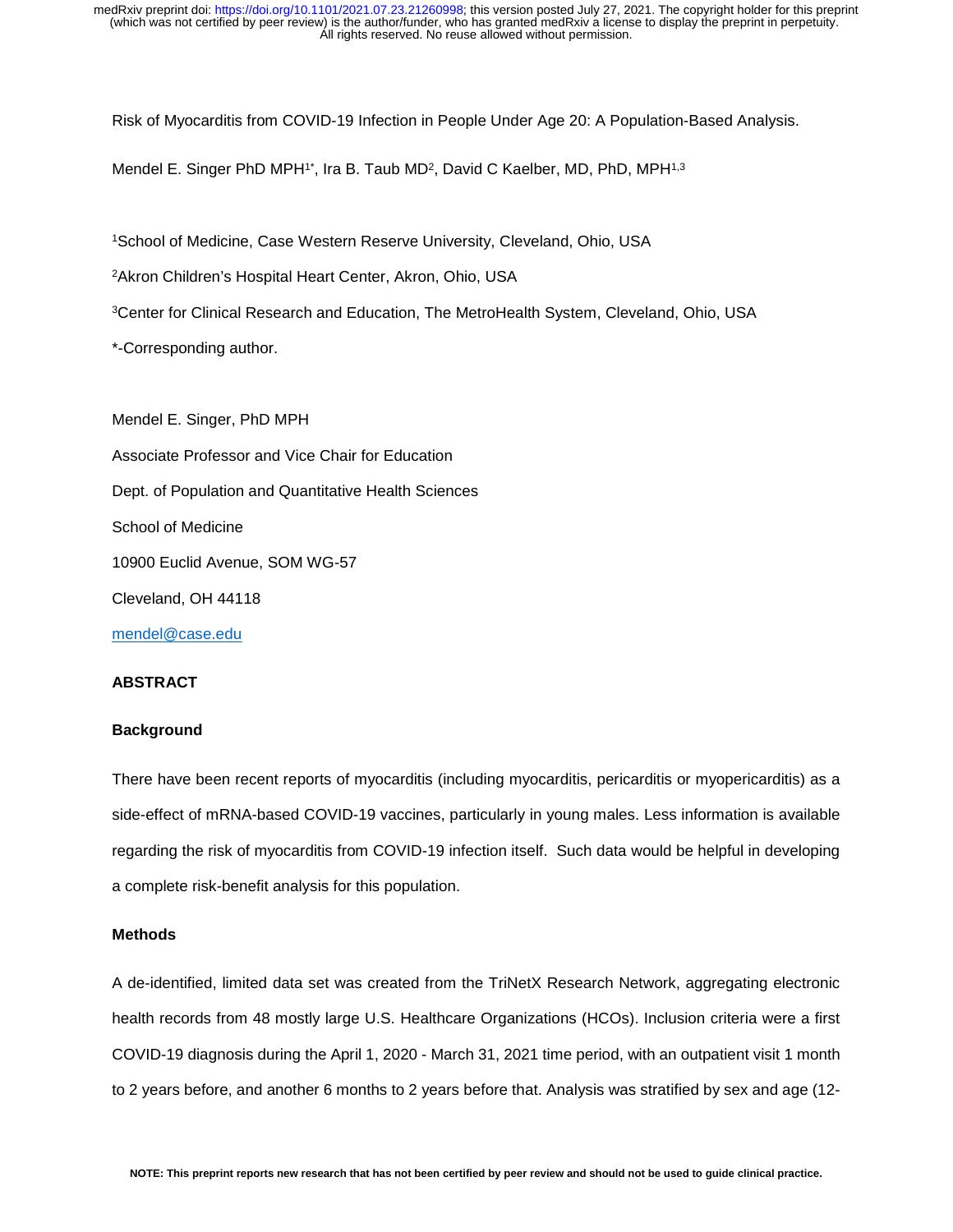17, 12-15, 16-19). Patients were excluded for any prior cardiovascular condition. Primary outcome was an encounter diagnosis of myocarditis within 90 days following the index date. Rates of COVID-19 cases and myocarditis not identified in the system were estimated and the results adjusted accordingly. Wilson score intervals were used for 95% confidence intervals due to the very low probability outcome.

### **Results**

For the 12-17-year-old male cohort, 6/6,846 (0.09%) patients developed myocarditis overall, with an adjusted rate per million of 876 cases (Wilson score interval 402 - 1,911). For the 12-15 and 16-19 male age groups, the adjusted rates per million were 601 (257 - 1,406) and 561 (240 - 1,313).

For 12-17-year-old females, there were 3 (0.04%) cases of myocarditis of 7,361 patients. The adjusted rate was 213 (73 - 627) per million cases. For the 12-15- and 16-19-year-old female cohorts the adjusted rates per million cases were 235 (64 - 857) and 708 (359 - 1,397). The outcomes occurred either within 5 days (40.0%) or from 19-82 days (60.0%).

## **Conclusions**

Myocarditis (or pericarditis or myopericarditis) from primary COVID19 infection occurred at a rate as high as 450 per million in young males. Young males infected with the virus are up 6 times more likely to develop myocarditis as those who have received the vaccine.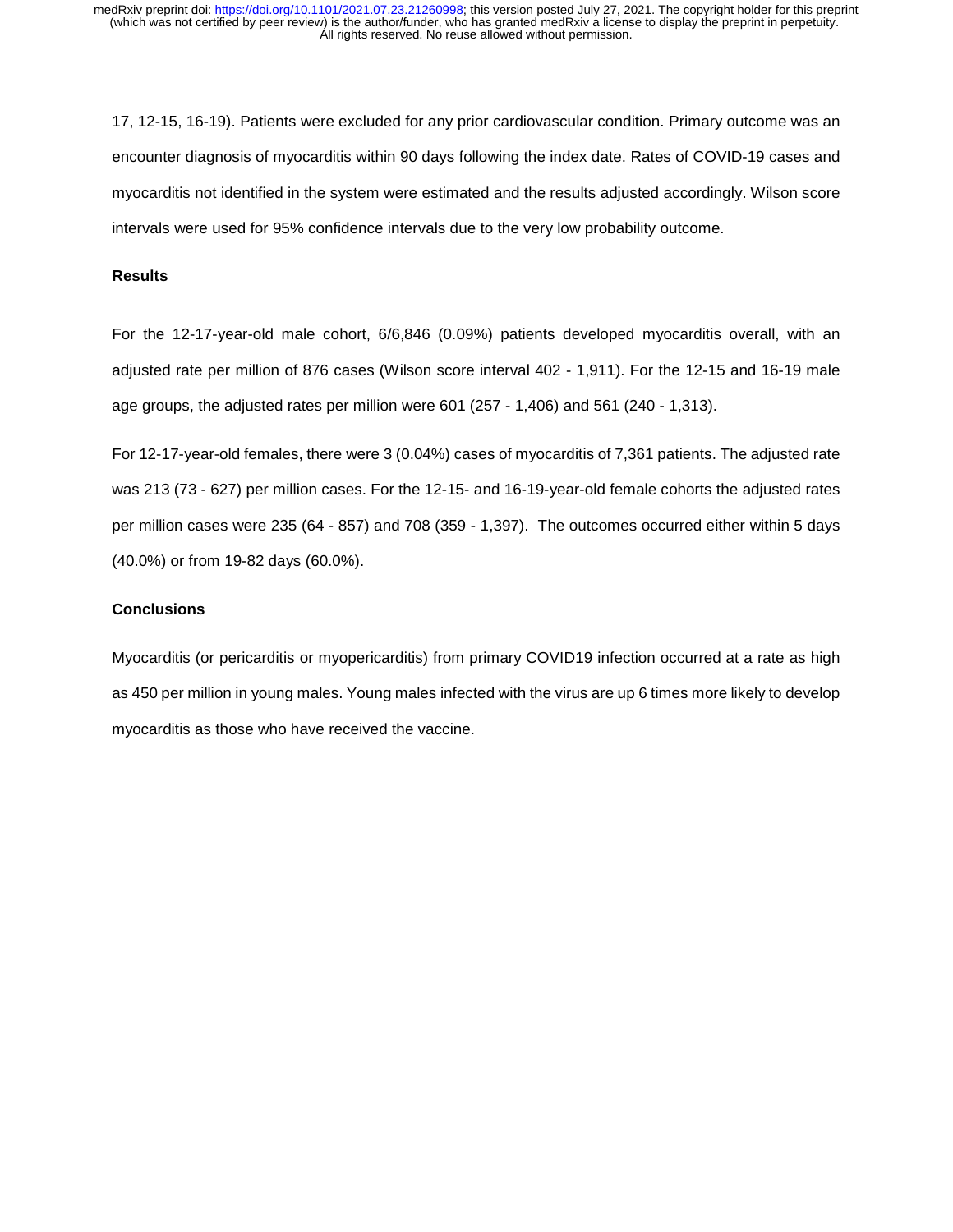## **Background**

Evidence has accumulated that myocarditis (used throughout, as in other studies, to include myocarditis, pericarditis or myopericarditis) is a rare side-effect of mRNA-based COVID-19 vaccines.<sup>1-4</sup> A recent update from the Advisory Committee on Immunization Practices (ACIP) included an analysis that weighed the benefits of COVID-19 vaccination through reduction in infections against the harm of the vaccine. The report used data from the Vaccine Adverse Events Reporting System (VAERS) and reported rates of myocarditis following mRNA vaccination. Risk for males under 30 was about 10 times that of males age 30 or over. The highest risk group was 12-17-year-old males after the 2nd dose, with an estimated 66.7 cases per million.<sup>4</sup> However, it is not known how this compares to the risk from the virus itself. Since relatively early in the pandemic, myocarditis has been recognized as a serious complication in hospitalized COVID-19 patients, including those with no prior history of cardiovascular disease, and there is histological evidence that inflammation and myocardial necrosis is present in the hearts of patients who succumbed to the disease. 5- <sup>7</sup> However, myocarditis is not well studied in low risk COVID-19 patients. Several recently published papers have studied myocarditis in athletes, both college and professionals, but there is limited data on risk of myocarditis in other young people.<sup>8-10</sup> Although the ACIP report clearly demonstrated that the benefit of COVID-19 vaccination outweighs the risk in all age groups, a direct comparison of risk of myocarditis from disease vs. vaccination might allow for a more comprehensive risk-benefit assessment.

#### **Methods**

A de-identified, limited data set was extracted on June 24, 2021 from the TriNetX Research Network, a federated health research network that aggregates electronic health records from 53 mostly large U.S. Healthcare Organizations (HCOs), including over 60 million people. For this study, the necessary data was available from 48 of the participating HCOs. The index date was the first COVID-19 encounter diagnosis or positive virus test, April 1, 2020 - March 31, 2021. We considered three age cohorts: 12-17 years old to match US myocarditis data following mRNA COVID-19 vaccination, and 12-15 and 16-19 years old to align with common age groupings for vaccination policy and an Israeli report of especially high risk in males age 16-19 following mRNA COVID-19 vaccination.<sup>1,2,11</sup> Given the demographics of earlier reports of mRNA vaccine-associated myocarditis, our report focuses on young males, but we include data for female cohorts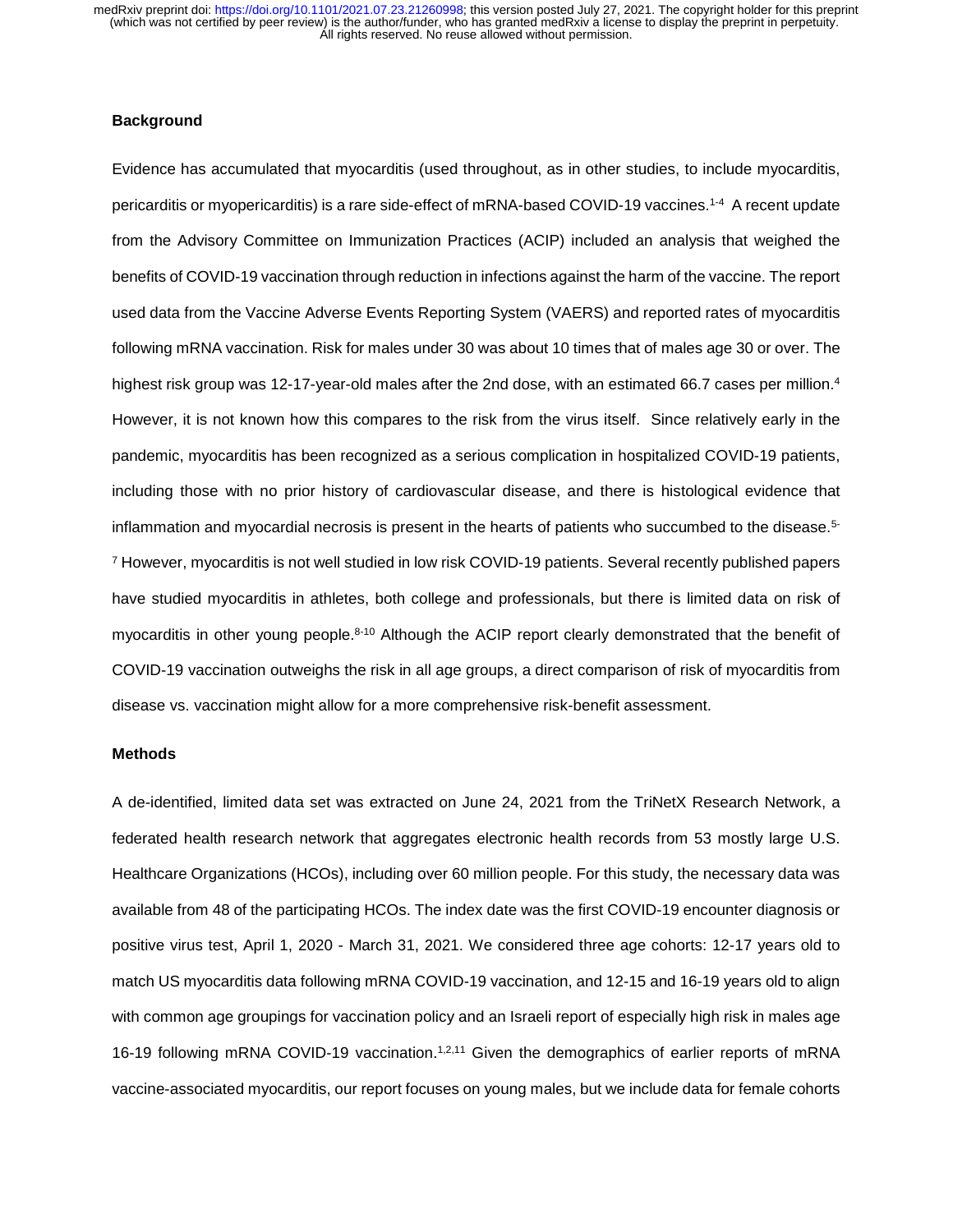for comparison purposes. To ensure a reasonable diagnosis history and relationship with the HCO, patients were required to have two unrelated outpatient visits: 1 month to 2 years before the index date, and another 6 months to 2 years before that. Patients were excluded for any prior cardiovascular condition, or if they received an mRNA vaccine prior to diagnosis of myocarditis. Anyone with a diagnosis of "other specified viral infection" was excluded if they lacked a positive COVID-19 virus or antibody test. Patients with a lone COVID-19 diagnosis and a proximal (±3 days) negative COVID test but no positive test within 14 days following COVID-19 diagnosis were also excluded. Only birth year was available. Birthday was assumed to have passed if the index date was on or after July 1. The primary outcome was diagnosis of myocarditis within 90 days. Table 1 shows the ICD-10-CM diagnosis codes used. The probability of myocarditis was expected to be too low to rely on the Normal approximation to the Binomial distribution, so Wilson Score intervals were used in place of 95% confidence intervals based on the normal approximation.

While cases of myocarditis are expected to result in interaction with the health care system, there will be many missed COVID-19 cases that will not be detected in the HCO's electronic health records. We sought to estimate the proportion of missed COVID-19 cases. For each cohort, we queried the TriNetX Live Research Network to find people with matching demographics using similar engagement with the HCO: outpatient visit in the system in the two years ending March 31, 2021 (our study's ending date for index COVID-19 diagnosis or positive virus test), as well as another outpatient visit six months to two years before that. Of these people, we queried to find out how many of them had a COVID-19 diagnosis or positive virus test in our study period, April 1, 2020 - March 31, 2021. This proportion was compared to the proportion of the population that had COVID-19 during that period. In the United States, there is no national data on infection rate by age. According to a systematic review and the working assumption of the Centers for Disease Control and Prevention, children may have infection rates similar to adults, with younger people having more mild or asymptomatic cases.<sup>12,13</sup> Accordingly, we used the estimated 9.2% population infection rate for April 2020 - March 2021.14 The estimated proportion of COVID-19 cases for 12-17 year old males was 2.5%. We then multiplied the denominator of COVID-19 cases in our study by 3.7 (9.2 / 2.5) to arrive at an adjusted number of COVID-19 cases. Similar calculations were done for the other cohorts.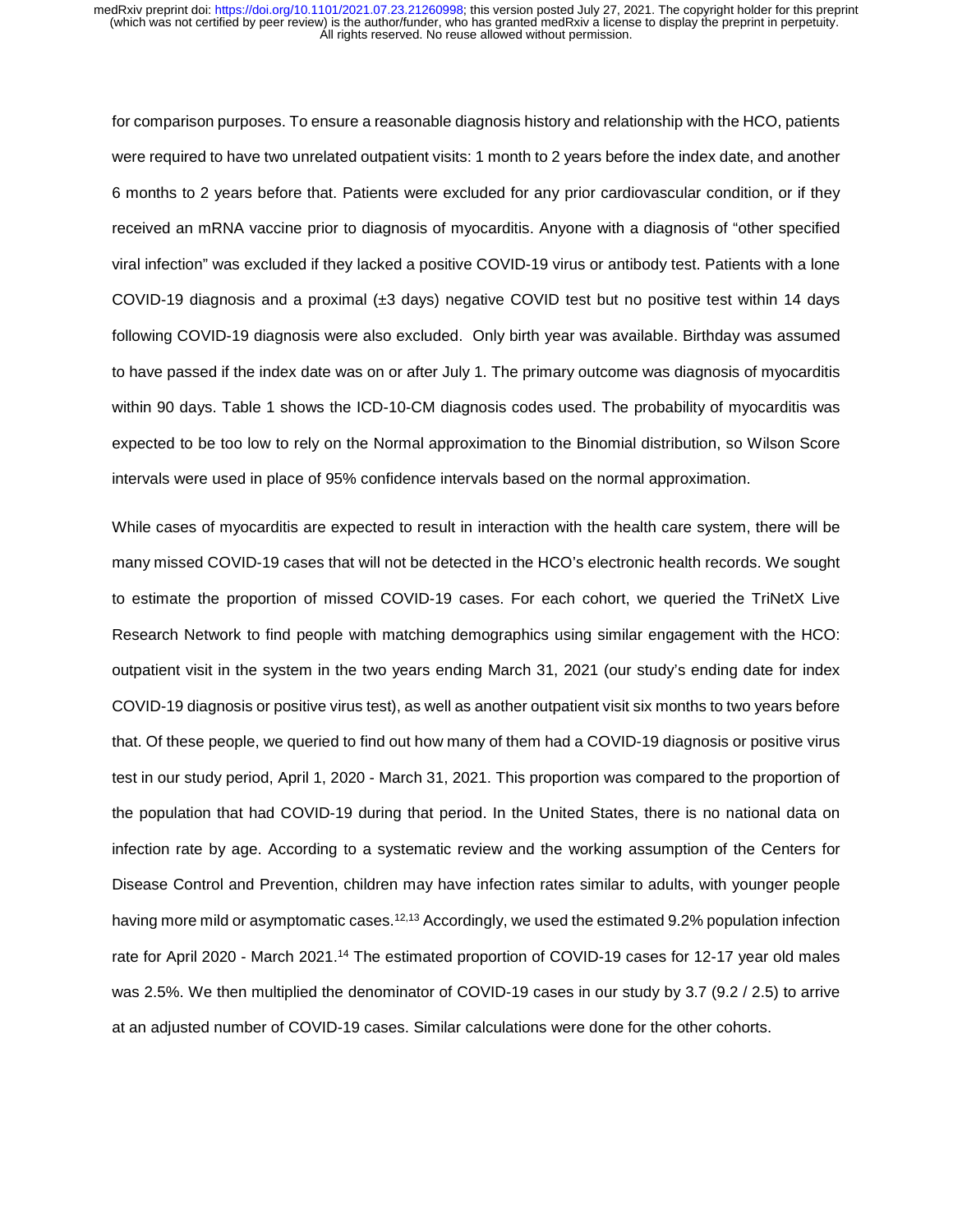The missed COVID-19 cases can be broken down into three categories: not tested and no physician contact; tested outside the TriNetX system but no physician contact; and tested and received care outside the TriNetX system. We assumed this last group would have clinical courses similar to those followed up in the TriNetX database. All three groups of missed cases were expected to be substantial in size and in the absence of data to refine the estimate, we assumed all three groups would be of equal size. Based on these assumptions, we adjusted the number of myocarditis cases to reflect the missed cases arising from patients tested and followed up outside of TriNetX.

### **Results**

For the 12-17-year-old male cohort, 6,846 patients met the study criteria (Table 2). There were 6 (0.09%) cases of myocarditis overall, corresponding to a rate of 1 case of myocarditis per 1,141 COVID-19 patients, or 876 cases per million patients (Wilson Score interval: 402 - 1,911). After adjusting for missed cases of COVID-19 and myocarditis, the adjusted cases per million was 450 (206 - 982).

For the 12-15 and 16-19 male age groups, the number of myocarditis cases were 5 of 4,114 (0.12%) and 5 of 5,097 (0.10%), and the adjusted cases per million were 601 (257 - 1,406) and 561 (240 - 1,313).

For 12-17-year-old females the adjusted rate of myocarditis was 213 (73 - 627) per million cases. For the 12-15- and 16-19-year-old female cohorts the adjusted rates per million cases were 235 (64 - 857) and 708 (359 - 1,397).

When males and females were combined the adjusted rates per million cases for age 12-17, 12-15 and 16- 19 were 328 (173 - 624), 416 (202 - 858) and 643 (376 - 1,100), respectively.

8/20 (40.0%) cases of myocarditis were diagnosed within 5 days of the index date, while the other 12/20 (60.0%) cases were diagnosed 19-82 days after the index date. Two patients were hospitalized, one and three days after the index date. There were no reported deaths.

### **Discussion**

Based on existing reports, myocarditis after RNA COVID-19 vaccination occurs largely after the second dose. The highest risk subgroup is 12-17 year old males, with 66.7 cases per million second doses and 9.8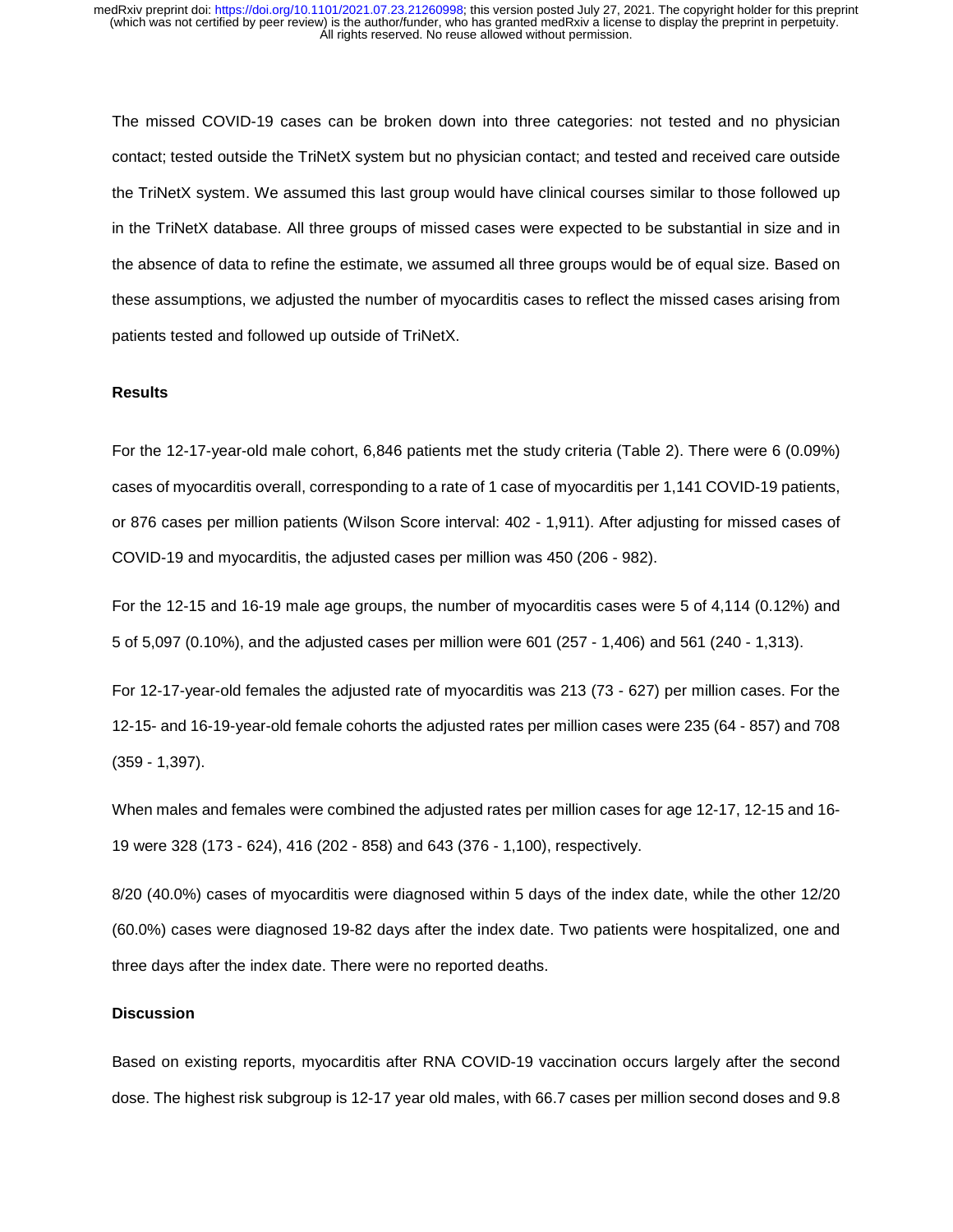per million first doses for a combined total of 76.5 cases per million vaccine recipients.<sup>1,2</sup>, Our results suggest that, even for this high-risk subgroup, the risk of myocarditis from COVID-19 infection is about 5.9 times as great, at a rate of 450 cases per million. Based on the background rate of myocarditis in this population, the expected rate in the absence of COVID-19 for 90 days would be less than 0.1.<sup>15</sup> For 12-17 year old females, myocarditis following mRNA COVID-19 vaccination was 1.1 and 9.1 per million following the first and second doses, for a total of 10.2 per million getting vaccinated.4 Risk of myocarditis from COVID-19 infection was nearly 21 times that rate, with an adjusted rate of 213 cases per million. For both males and females, risk of myocarditis from COVID-19 infection was higher in the 16-19 year-old than the corresponding 12-17 cohort.

Time from COVID-19 diagnosis or positive virus test to myocarditis was split into two distinct groups: 8/20 (40.0%) within 5 days and the rest at 19-82 days following index COVID-19 diagnosis or positive virus test. This may represent a combination of acute COVID-19 myocarditis and post-COVID-19 myocarditis. However, some of the delayed diagnoses may represent patients hospitalized outside the TriNetX system who later followed up with their primary care provider in the HCO. Two patients had no COVID-19 diagnosis, but diagnosis of myocarditis at 62 and 82 days after positive COVID-19 virus test. One had their first diagnosis of both COVID-19 and myocarditis 58 days after positive virus test. Three others had their first COVID-19 diagnosis in the system at 5, 13 and 32 days after positive virus test and myocarditis diagnosed at days 20, 63 and 40, respectively. It is likely that some of these 6 cases represent people who were hospitalized at a facility not in the TriNetX database, making the true hospitalization rate perhaps several times higher than the 2/20 (10.0%) in the database, though any hospitalizations are in the context of other COVID-19 symptoms and complications. Whatever the true hospitalization rate was, it was considerably lower than that reported in the VAERS, where more than three-fourths of reported cases of myocarditis were hospitalized.<sup>16</sup>. Cases have been described as generally mild.<sup>2,17,18</sup> Admission rates may settle at a much lower rate over time as the natural history becomes better understood.

Several studies have identified post-COVID19 myocarditis in collegiate and professional athletes at rates of 0.6 - 2.3%.<sup>8-10</sup> However, there are comprehensive testing protocols for high level collegiate and professional athletes that are not applicable to the general population, and these may over-estimate the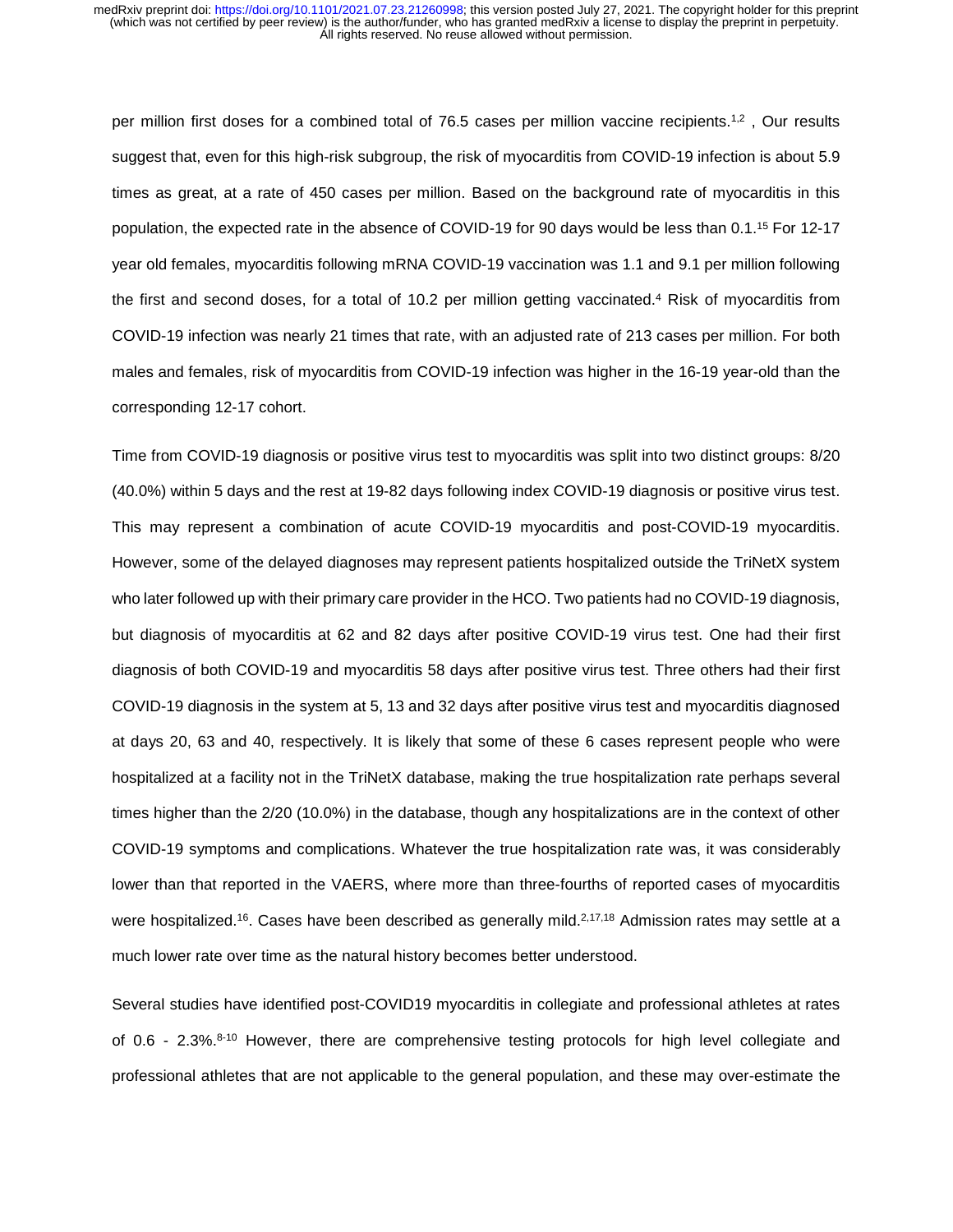rate of clinically significant disease. One study of college athletes at Big-Ten schools reported that if a published diagnostic strategy based on cardiac symptoms had been employed, just 0.31% would have been diagnosed.9,19 In this study, rates were about 0.1% before downward adjustments for missed COVID-19 cases. This lower rate is likely due to some combination of missed cases for reasons explained above, and a somewhat younger population.

Reliance on diagnosis codes for myocarditis might underestimate or overestimate cases. More than 1 in 5 COVID-19 cases were based only on diagnosis codes. This may be due to presumed diagnosis based on a combination of symptoms and family exposure. It may also be due in part to testing that takes place outside the HCO and is not in the HCO's EHR, e.g. pharmacies, community testing sites, health departments. Myocarditis cases may also be missed due to insufficient follow-up for COVID-19 cases at the end of the study period.

Another limitation is the approach taken to account for missed cases of COVID-19. We assumed that infection rates are similar for 12-19-year-olds and the overall population, and that one-third of the extra COVID-19 cases not detected in the database were tested and seen by physicians with similar rates of myocarditis. There is no currently available data to support precise estimates. However, assuming no additional cases of myocarditis from any of the missed COVID-19 cases, rates of myocarditis in 12-17 year old males would still be nearly three times as great from COVID-19 infection than from the vaccine.

With intense media and social media focus on COVID-19 vaccine side-effects, it is important to quantify and communicate to the public the risks of COVID-19 infection in young people. The ACIP report projected that mRNA vaccination in 12-17-year-old males would result in 215 fewer hospitalizations and 71 fewer intensive care unit stays. Benefits of the vaccine outweighed the risk of myocarditis from vaccination in all age groups, 12 years-old and up. Our results suggest that the risk of myocarditis from COVID-19 infection itself exceeds the known risk from vaccination by a considerable margin. In light of more infectious variants, the new school year nearing and many colleges now requiring COVID-19 vaccination (either for all students or just those living on campus), these results are especially timely. Whether considering all the risks and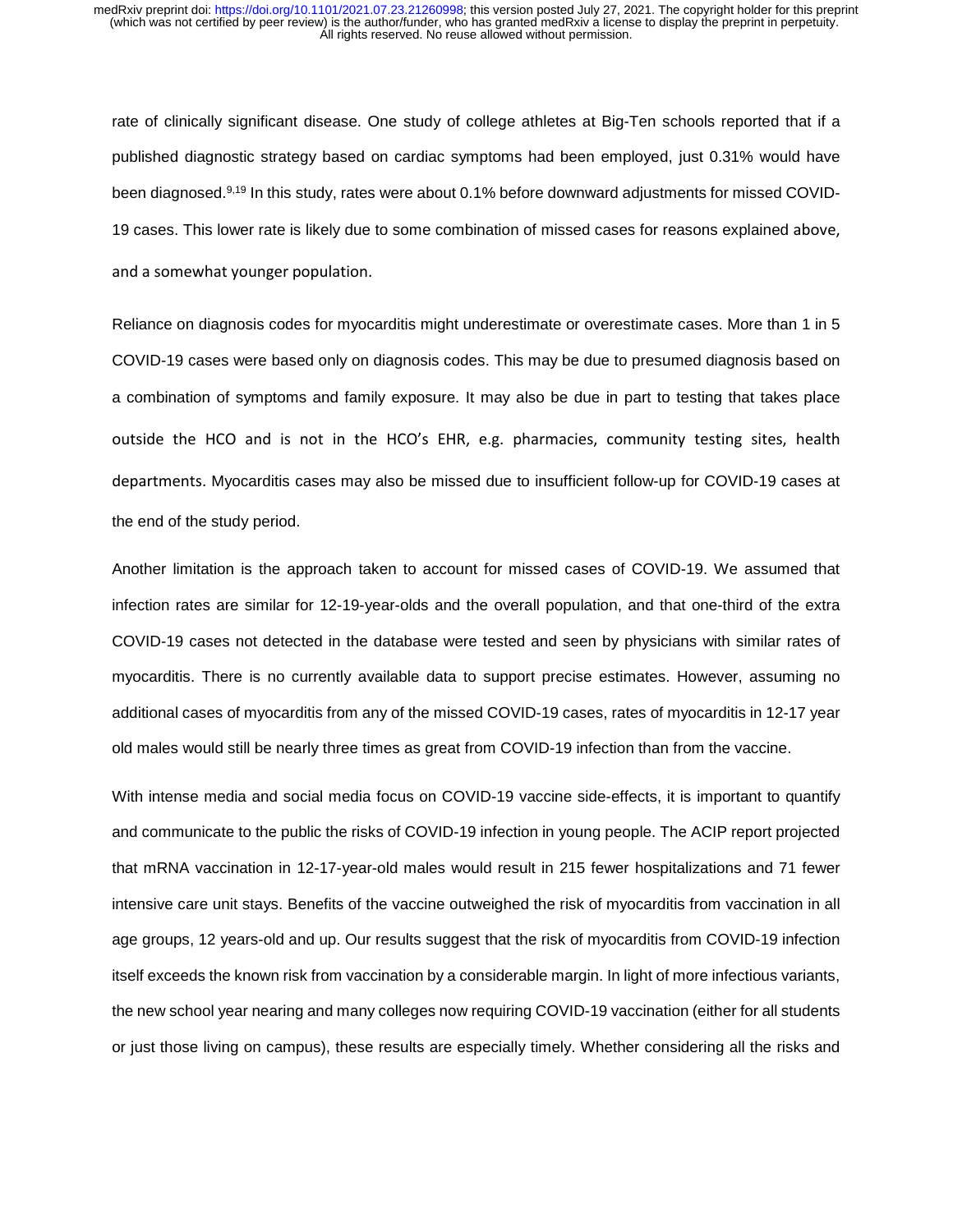benefits of COVID-19 vaccination or just myocarditis, vaccination appears to be the safer choice for 12-19 year-old males and females.

#### Acknowledgement:

This publication was made possible by the Clinical and Translational Science Collaborative of Cleveland, UL1TR0002548 from the National Center for Advancing Translational Sciences (NCATS) component of the National Institutes of Health and NIH roadmap for Medical Research. Its contents are solely the responsibility of the authors and do not necessarily represent the official views of the NIH.

#### **References**

- 1. Gargano JW, Wallace M, Hadler SC, et al. Use of mRNA COVID-19 Vaccine After Reports of Myocarditis Among Vaccine Recipients: Update from the Advisory Committee on Immunization Practices - United States, June 2021. *MMWR Morbidity and mortality weekly report.*  2021;70(27):977-982.
- 2. Surveillance of myocarditis (inflammation of the heart muscle) cases between December 2020 and May 2021. News release. Israeli Ministry of Health; June 2, 2021. [https://www.gov.il/en/departments/news/01062021-03.](https://www.gov.il/en/departments/news/01062021-03) Accessed July 13, 2021.
- 3. Montgomery J, Ryan M, Engler R, et al. Myocarditis Following Immunization With mRNA COVID-19 Vaccines in Members of the US Military. *JAMA Cardiol.* 2021.
- 4. Bozkurt B, Kamat I, Hotez PJ. Myocarditis with COVID-19 mRNA Vaccines. *Circulation.* 2021.
- 5. Shi S, Qin M, Shen B, et al. Association of Cardiac Injury With Mortality in Hospitalized Patients With COVID-19 in Wuhan, China. *JAMA Cardiol.* 2020;5(7):802-810.
- 6. Chen T, Wu D, Chen H, et al. Clinical characteristics of 113 deceased patients with coronavirus disease 2019: retrospective study. *BMJ.* 2020;368:m1091.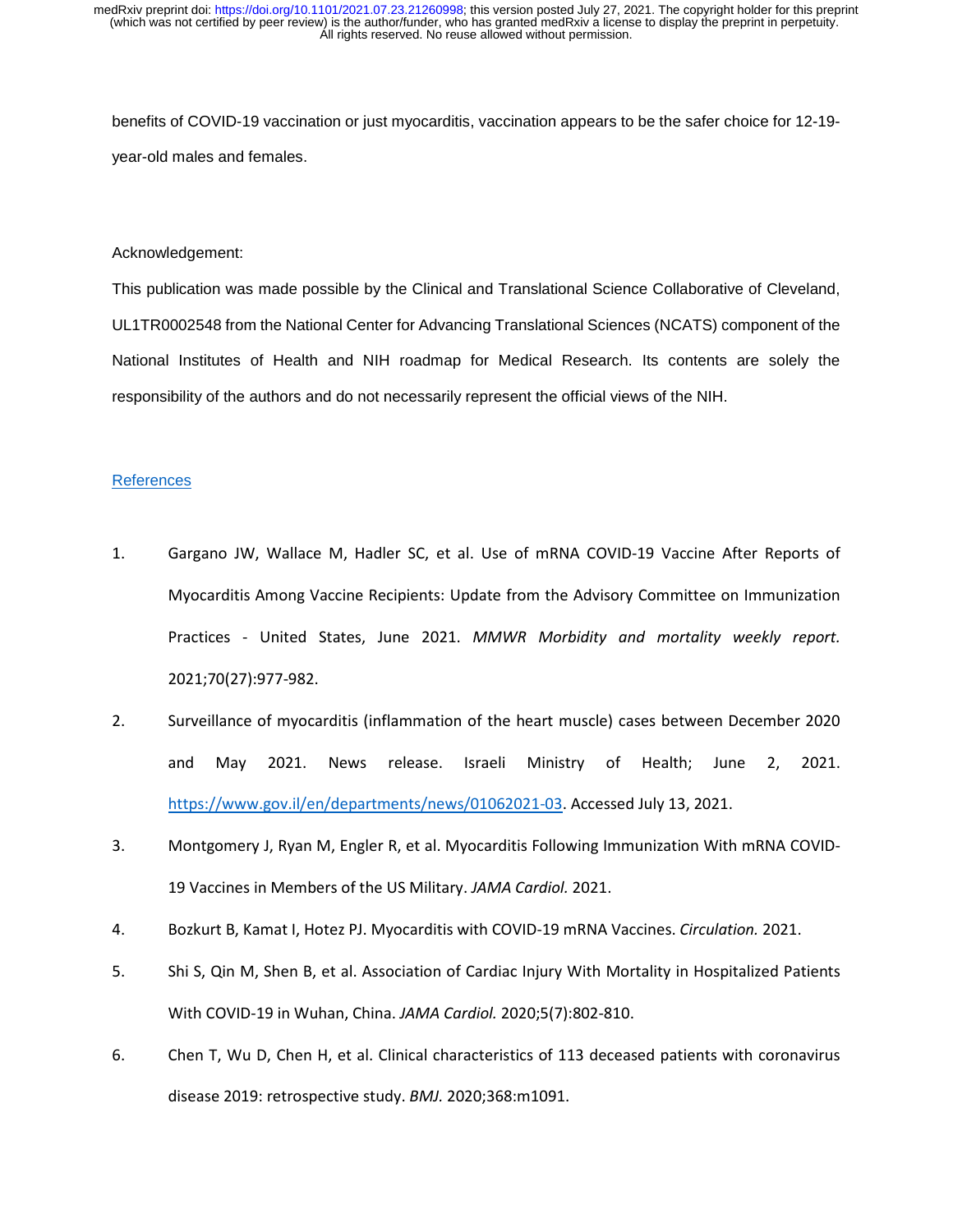- 7. Zhou F, Yu T, Du R, et al. Clinical course and risk factors for mortality of adult inpatients with COVID-19 in Wuhan, China: a retrospective cohort study. *The Lancet.* 2020;395(10229):1054- 1062.
- 8. Moulson N, Petek BJ, Drezner JA, et al. SARS-CoV-2 Cardiac Involvement in Young Competitive Athletes. *Circulation.* 2021.
- 9. Daniels CJ, Rajpal S, Greenshields JT, et al. Prevalence of Clinical and Subclinical Myocarditis in Competitive Athletes With Recent SARS-CoV-2 Infection: Results From the Big Ten COVID-19 Cardiac Registry. *JAMA Cardiol.* 2021.
- 10. Martinez MW, Tucker AM, Bloom OJ, et al. Prevalence of Inflammatory Heart Disease Among Professional Athletes With Prior COVID-19 Infection Who Received Systematic Return-to-Play Cardiac Screening. *JAMA Cardiol.* 2021;6(7):745-752.
- 11. Albert E, Aurigemma G, Saucedo J, Gerson DS. Myocarditis following COVID-19 vaccination. *Radiol Case Rep.* 2021;16(8):2142-2145.
- 12. Mehta NS, Mytton OT, Mullins EWS, et al. SARS-CoV-2 (COVID-19): What Do We Know About Children? A Systematic Review. *Clin Infect Dis.* 2020;71(9):2469-2479.
- 13. Risk for COVID-19 Infection, Hospitalization, and Death By Age Group. Centers for Disease Control and Prevention. Updated July 19, 2021. [https://www.cdc.gov/coronavirus/2019-ncov/covid](https://www.cdc.gov/coronavirus/2019-ncov/covid-data/investigations-discovery/hospitalization-death-by-age.html)[data/investigations-discovery/hospitalization-death-by-age.html.](https://www.cdc.gov/coronavirus/2019-ncov/covid-data/investigations-discovery/hospitalization-death-by-age.html) Accessed July 20, 2021.
- 14. Cumulative Cases By Date. Coronavirus Resource Center. Johns Hopkins University. [https://coronavirus.jhu.edu/data/cumulative-cases.](https://coronavirus.jhu.edu/data/cumulative-cases) Accessed July 15, 2021.
- 15. Vasudeva R, Bhatt P, Lilje C, et al. Trends in Acute Myocarditis Related Pediatric Hospitalizations in the United States, 2007-2016. *Am J Cardiol.* 2021;149:95-102.
- 16. The Vaccine Adverse Event Reporting System (VAERS) Request Form. CDC Wonder. Centers for Disease Control and Prevention.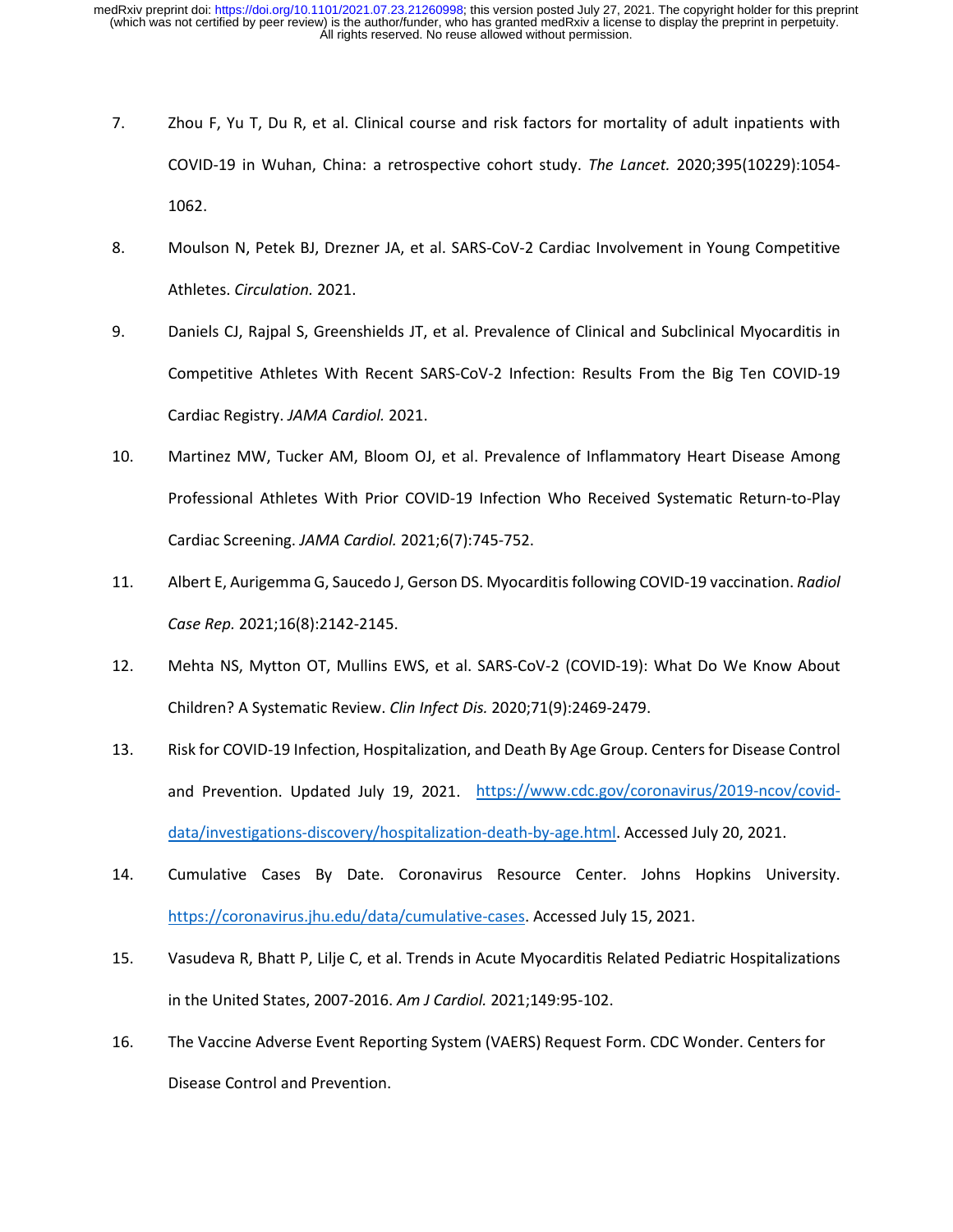[https://wonder.cdc.gov/controller/datarequest/D8;jsessionid=DDE50DF69524FD534469C4D3CB](https://wonder.cdc.gov/controller/datarequest/D8;jsessionid=DDE50DF69524FD534469C4D3CB1E)

[1E.](https://wonder.cdc.gov/controller/datarequest/D8;jsessionid=DDE50DF69524FD534469C4D3CB1E) Accessed July 20, 2021.

- 17. Kim HW, Jenista ER, Wendell DC, et al. Patients With Acute Myocarditis Following mRNA COVID-19 Vaccination. *JAMA Cardiol.* 2021.
- 18. Marshall M, Ferguson ID, Lewis P, et al. Symptomatic Acute Myocarditis in Seven Adolescents Following Pfizer-BioNTech COVID-19 Vaccination. *Pediatrics.* 2021.
- 19. Kim JH, Levine BD, Phelan D, et al. Coronavirus Disease 2019 and the Athletic Heart: Emerging Perspectives on Pathology, Risks, and Return to Play. *JAMA Cardiol.* 2021;6(2):219-227.